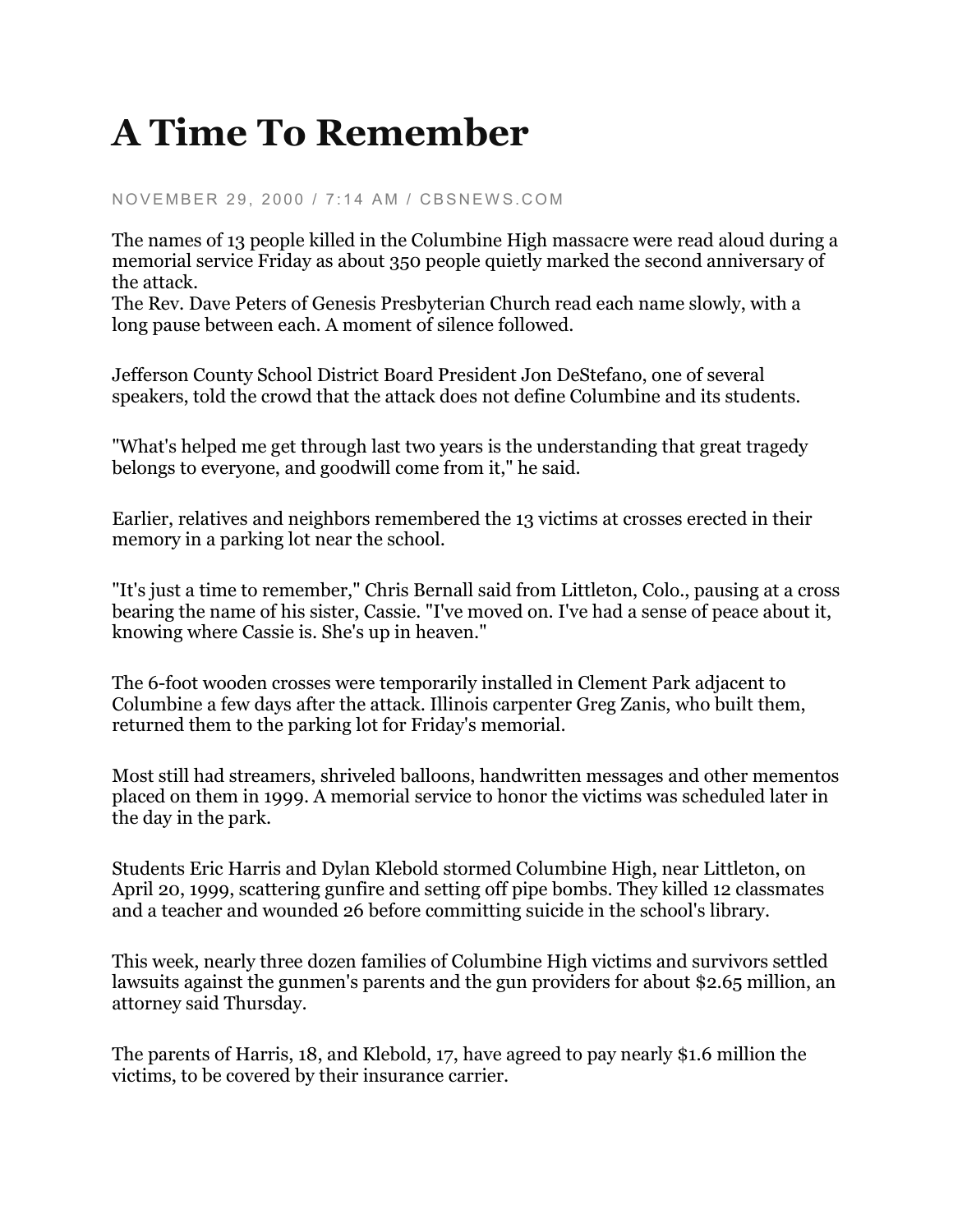Mark Manes, who bought a TEC-9 semi-automatic weapon used in the massacre, will pay \$800,000 and Phillip Duran, who introduced the teenage gunmen to Manes, will pay \$250,000.

Manes and Duran are serving prison terms for furnishing guns to the two.

The families also are in settlement talks with Robyn Anderson, who legally purchased at a gun show three of the four weapons used by Harris and Klebold.

Attorney Stephen Wahlberg said the timing of the settlement was coincidental.

"Whenever you deal with 36 families, five defendants and eight or nine insurance companies, things don't move that quickly."

The settlement does not cover lawsuits filed against the Jefferson County sheriff's office or the school district.

"This settlement certainly doesn't end the lawsuit — the plaintiffs still have claims against the school district and various law enforcement agencies and officials — but it helps those plaintiffs better pursue those claims," says **CBSNEws.com Legal Consultant Andrew Cohen**. "It will help pay for expert witnesses, and for a lot more attorney time and for those reasons this deal certainly isn't good news to the remaining defendants."

One of the issues in those other lawsuits is whether deputies [could have prevented the](http://284525.story/)  [massacre](http://284525.story/) if they had fully investigated warning signs from the gunmen, such as a violent essay Klebold wrote for his English class.

**CBS News** recently obtained evidence suggesting that, more than a year before the rampage, law enforcement officials tried to link Harris's violent Web site to pipe bombs found near his house.

They filed an affidavit for a search warrant but it was never issued.

After a court battle, *60 Minutes II* obtained the affidavit pertaining to the Web site which suggests the sheriff's department may have known more.

The document indicates that in March, 1998, sheriff's investigators were checking out a Web page put up by Harris on which he threatened to blow up a number of people in the Denver area.